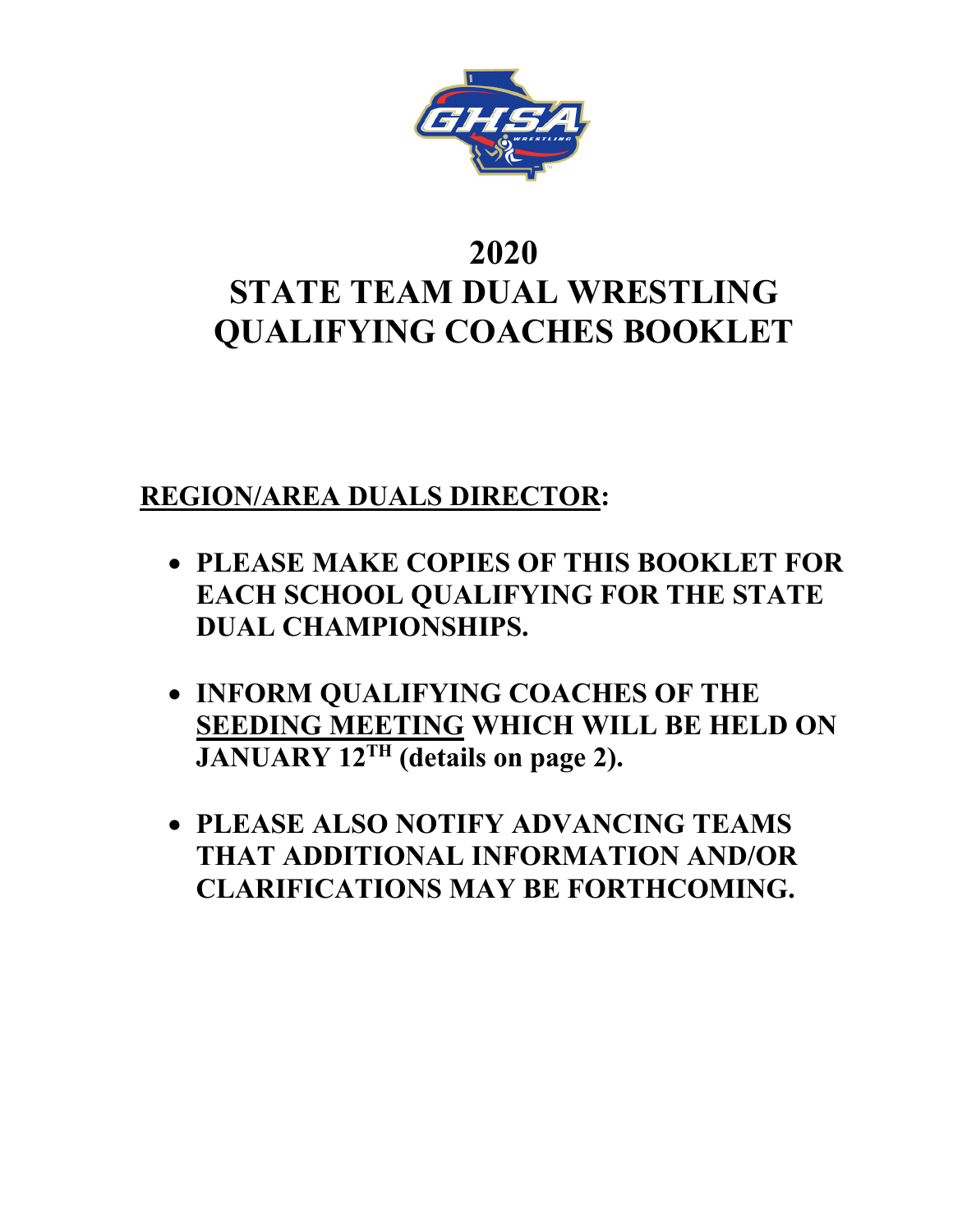

#### **2020 STATE TEAM DUAL WRESTLING INFORMATION AND INSTRUCTIONS**

#### **STATE DUAL MEET: GENERAL INFORMATION (January 16-18, 2020)**

- **The State Dual Meet will be January 16-18, 2020 at the Macon Centreplex.**
- **Lodging information may be found on the wrestling page of the GHSA website.**
- **Bud Hennebaul will serve as the State Tournament Director.**
- **General Admission will be \$12.00 per day plus \$2.00 facility fee. A total tournament ticket will be sold for \$30.00 plus \$4.00 facility fee. Tickets may be purchased at the Centreplex or through "Ticket Master".**
- **Each participating school will be allowed free admission for wrestling coaches, managers, trainer and bus driver submitted on the "Duals – Roster of Admissions". The information must be submitted on the GHSA MIS site by January 14th at Noon. (Instructions will be sent)**
- **Wrestlers and Head Coach will enter the Centreplex at the Lower Level (North) entrance near Monument Room (Weigh In Room). All other team personnel will enter the Centreplex through the Skate Entrance at the Lower Level (South) entrance (near the convention center entrance). Buses should be parked in the designated bus parking area at the Northwest corner of the parking lot. Parking for all vehicles will be free.**
- **Coaches are to check at the Pass Gate to receive credentials and weigh-in assignments. All athletes and team personnel must enter through the Pass Gate or be charged admission. A maximum of 28 wrestlers will be admitted on the competition floor.**
- **Coaches meetings: Thursday (All Classifications) See schedule below.**

• **The tournament is a "modified double elimination" and teams will compete for four places in all classifications. STATE WEIGHT MANAGEMENT / CERTIFICATION**

- **All GHSA By-Laws and weight certification policies WILL APPLY to the Team Duals Tournament.**
- **Coaches MUST submit a Weigh-In Roster from the Trackwrestling site for their team to the Tournament Weigh Master.**
- **Teams may weigh-in all eligible and weight certified wrestlers (maximum: 28).**
- **Athletes must weigh in on the first day and at each weigh-in in order to wrestle later rounds.**
- **Athletes may not wrestle at a weight class lower than allowed by their Weight Descent Plan on the date of the initial weigh-in and wrestlers must weigh in for the same weight class each day (the consecutive day weight allowance does not qualify an athlete for a lower weight class on the second day).**
- **The weight class used on the first day of the State Duals (108, 115, etc). will be the minimum weight required to weigh above to be eligible for the wrestler's two weight classes on day 2 and 3. We will not use the consecutive day allowance as the minimum.**
- **The entire team must weigh-in at the same time.**
- **There are NO WEIGH OUTS.**
- **Different line-ups may be used in each round (as long as the wrestler is certified at that weight and has properly weighed in).**
- **Competition will begin by a random draw of weight classes and subsequent rounds shall begin one weight class beyond the starting weight class of the previous round.**

#### **FOOD SERVICE**

- **Per Centreplex policy, NO coolers and NO outside food may be brought into the arena. (See instructions attached)**
- **Centreplex concessions stands will offer a variety of foods for all attendees. Fruit items, granola and power bars, bottled water and sports drinks have been added to the menu.**
- **There will be no "Coaches Hospitality Room" at this tournament.**

#### **MISCELLANEOUS**

- **Scales: If any team can provide a Certified Digital Scale for use at Weigh-In, please email Bud Hennebaul at [budresilite@gmail.com.](mailto:budresilite@gmail.com) These scales will be secured between Weigh-Ins and returned to the owner after the completion of Saturday morning's weigh-in, or earlier if not needed.**
- **All qualifying teams MUST FURNISH A TIMER AND A SCOREKEEPER for each of their dual matches.**
- **Coaches wishing to volunteer their services for the tournament should contact Bud Hennebaul.**

**For more information, contact Bud Hennebaul at 678-794-5756[/budresilite@gmail.com](mailto:budresilite@gmail.com) or Don Corr at 678-796- 3049/don.corr@ghsa.net.**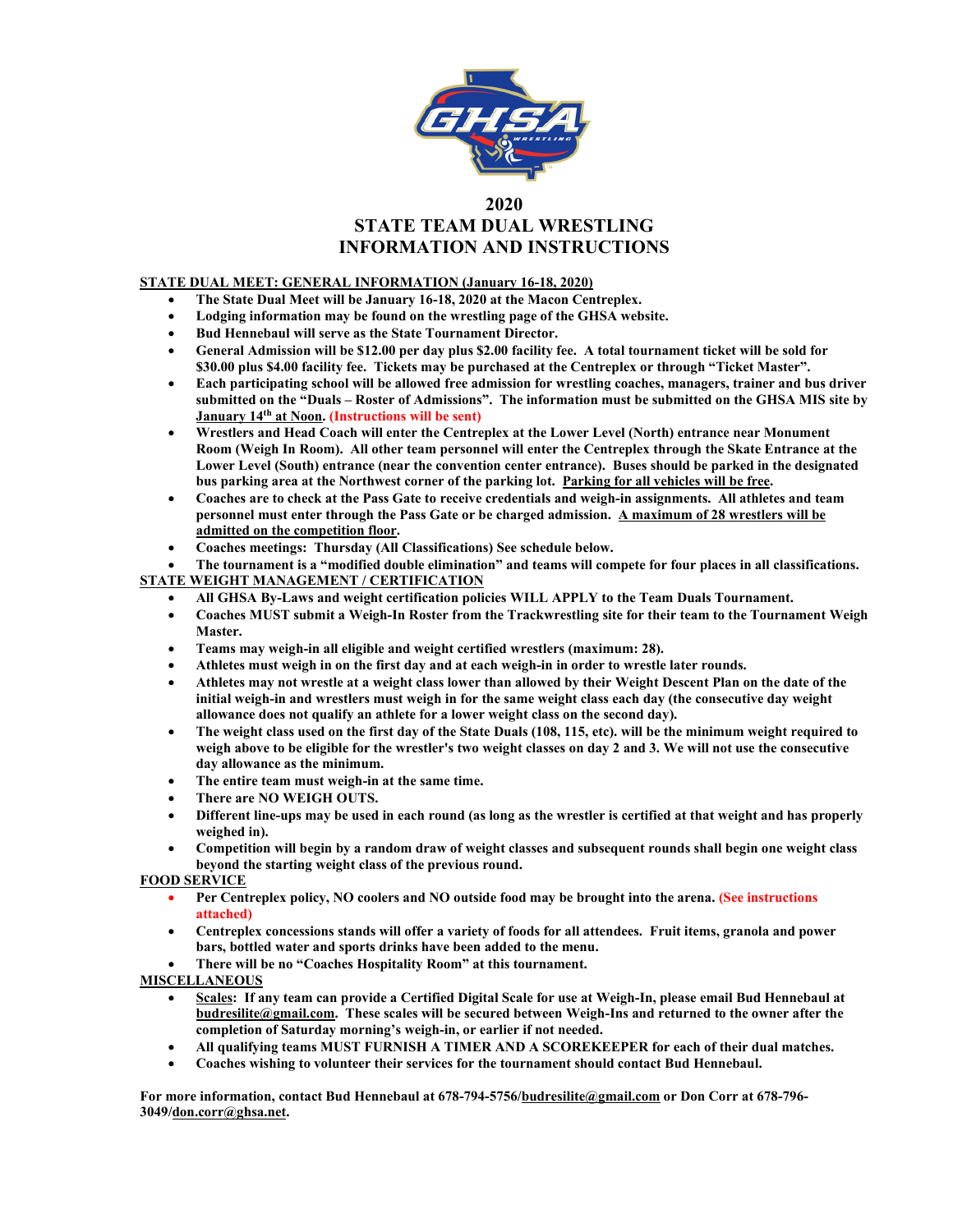

Date: January 2020 To: All State Duals Qualifying Teams From: Don Corr, GHSA Re: State Team Duals Wrestling Seeding

Seeding Meeting for all teams in all classifications will be held on a GoTo meeting on Sunday, January 12th. **Please email [\(don.corr@ghsa.net\)](mailto:don.corr@ghsa.net) all seeding information by 10 am on Sunday January 12th. (Use seeding form below).** 

- A minimum of 4 teams in each classification will be seeded into the state tournament.
- The maximum number of teams seeded may vary.
- All unseeded teams will be placed on the bracket via random draw.
- A GoTo Meeting will be set up for coaches, according to the schedule below, please sign into the GoTo Meeting at least 15 minutes prior to your classification's scheduled time.

The goal of the seeding process is to place teams in the appropriate slots on the GHSA State Dual Meet Championship Bracket. Ideally, the best teams would not meet until the latter rounds, provided there are no upsets.

#### **Seeding Criteria:**

The criteria listed below are a combination of information provided by the NFHS and several individual state wrestling associations.

- Region/Area champions will not compete against each other in the first round
- Teams from the same area will be placed on opposite sides of the bracket
- Defending state dual champion not beaten by anyone in the same class this season
- Results of head to head dual competition this year
- Placement in the region/area dual tournament
- $\bullet$  # of dual wins against state qualifying teams (any class) this year.
- Tournament committee decision

#### **Meeting Schedule:**

| 1 A | $1:00$ pm         |
|-----|-------------------|
| 2A  | $1:20$ pm         |
| 3A  | $1:40$ pm         |
| 4Α  | $2:00 \text{ pm}$ |
| 5A  | $2:20$ pm         |
| 6A  | $2:40$ pm         |
| 7Α  | $3:00 \text{ pm}$ |

#### **GHSA State Dual Seeding Meeting**

Sun, Jan 12, 2020 1:00 PM - 4:00 PM (EST)

**Please join my meeting from your computer, tablet or smartphone.** <https://global.gotomeeting.com/join/927430285>

#### **You can also dial in using your phone.**

United States: [+1 \(646\) 749-3122](tel:+16467493122,,927430285) **Access Code: 927-430-285**

New to GoToMeeting? Get the app now and be ready when your first meeting starts: <https://global.gotomeeting.com/install/927430285>

If there are any questions, feel free to call Don Corr at the GHSA office at 706-647-7473 x 34 or cell 678-796-3049.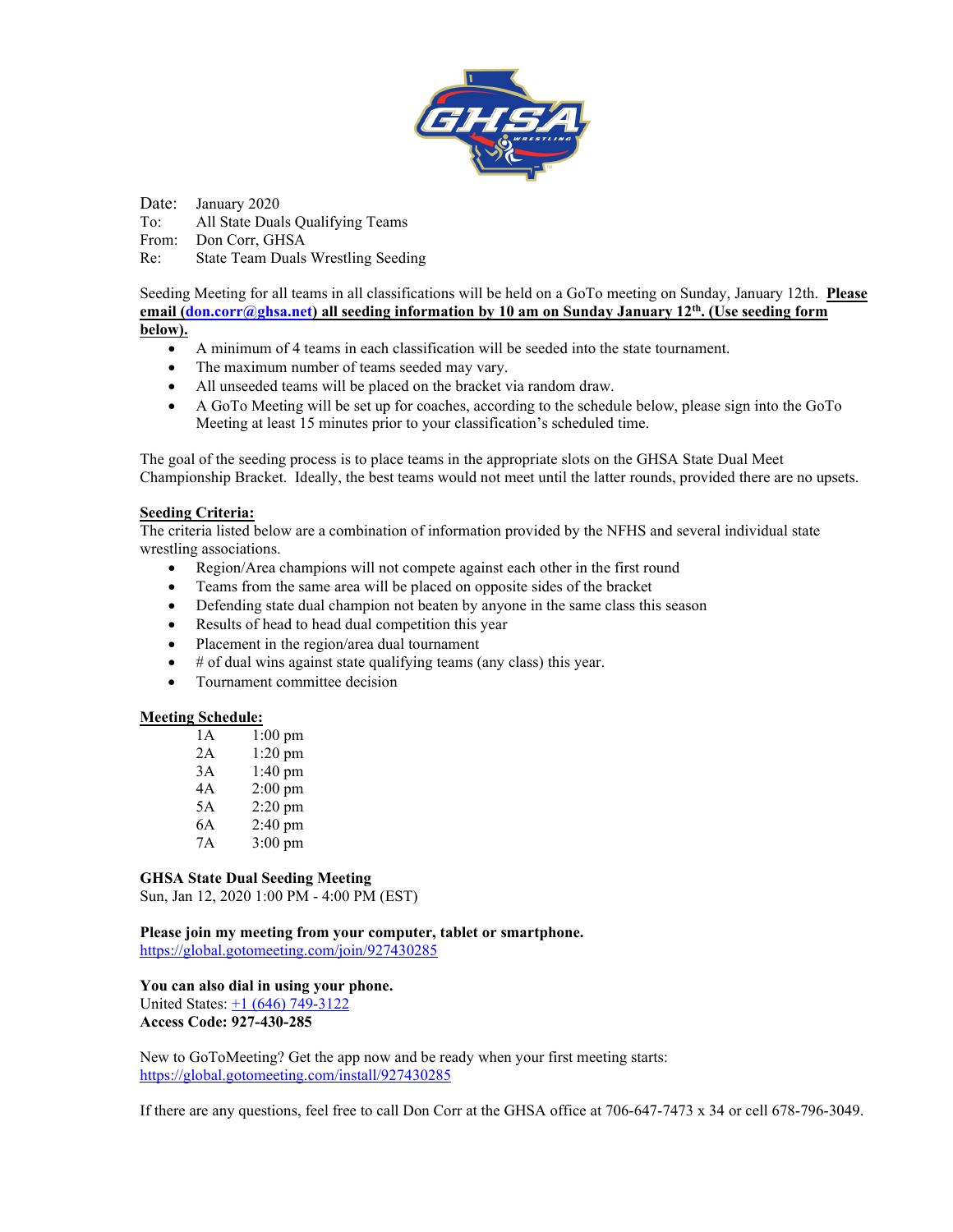

# State Team Dual Wrestling Seeding Information<br>(send by 10:00 am Sunday, January 12<sup>th</sup> to **don.corr@ghsa.net**)

| <b>School Name</b> |      | Coach Name |
|--------------------|------|------------|
| Email              |      | Cell #     |
| Class              | Area |            |

| Date   | Opponent | Score | W/L | Comments |  |  |
|--------|----------|-------|-----|----------|--|--|
|        |          |       |     |          |  |  |
|        |          |       |     |          |  |  |
|        |          |       |     |          |  |  |
|        |          |       |     |          |  |  |
|        |          |       |     |          |  |  |
|        |          |       |     |          |  |  |
|        |          |       |     |          |  |  |
|        |          |       |     |          |  |  |
|        |          |       |     |          |  |  |
|        |          |       |     |          |  |  |
|        |          |       |     |          |  |  |
|        |          |       |     |          |  |  |
|        |          |       |     |          |  |  |
|        |          |       |     |          |  |  |
|        |          |       |     |          |  |  |
|        |          |       |     |          |  |  |
| Other_ |          |       |     |          |  |  |